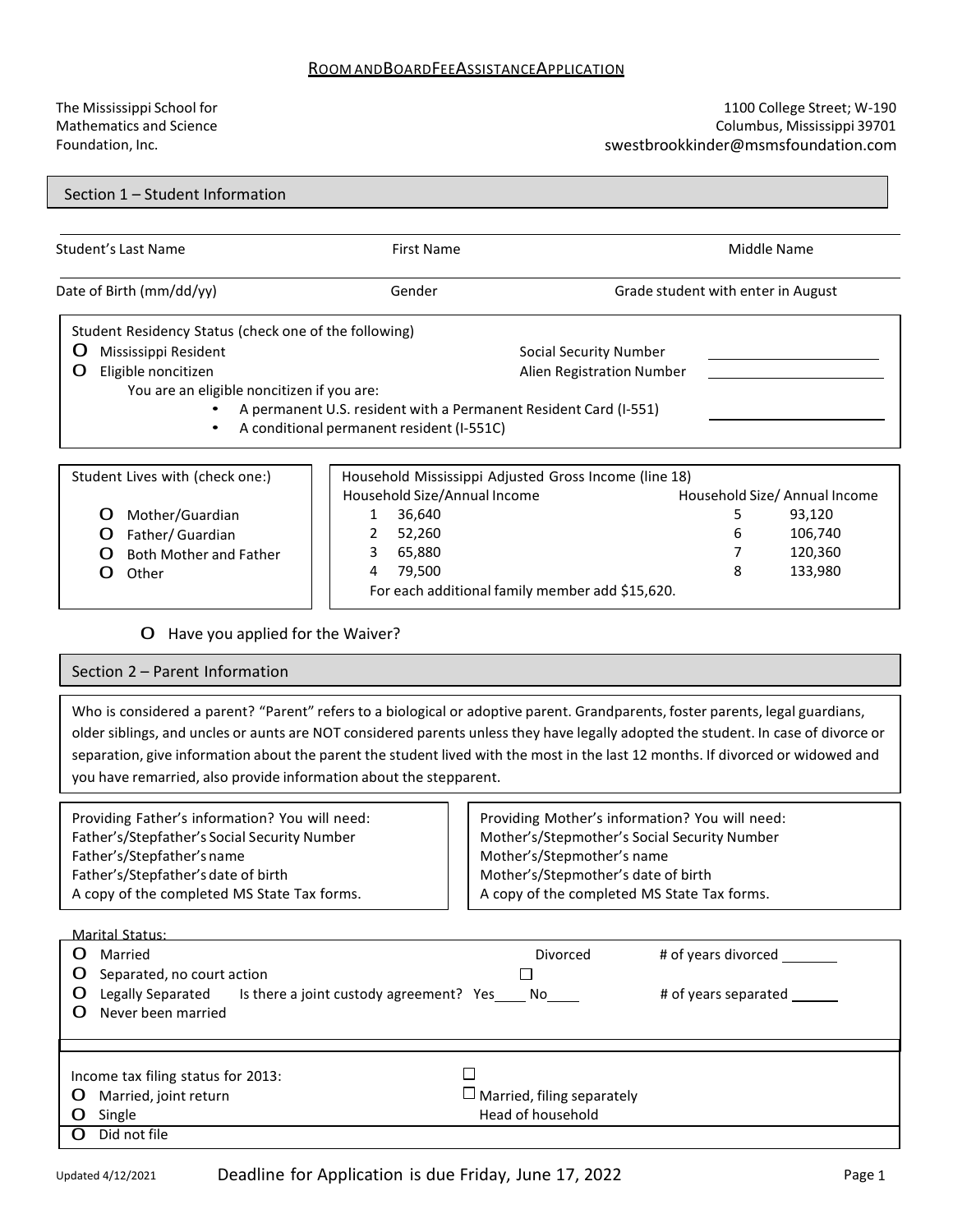| Parent/Guardian A                                                                                                                                            |   |                                                                                                                                                                                                                                                                                                                          |                         |                                                        |  |  |
|--------------------------------------------------------------------------------------------------------------------------------------------------------------|---|--------------------------------------------------------------------------------------------------------------------------------------------------------------------------------------------------------------------------------------------------------------------------------------------------------------------------|-------------------------|--------------------------------------------------------|--|--|
|                                                                                                                                                              |   |                                                                                                                                                                                                                                                                                                                          |                         |                                                        |  |  |
| Last Name                                                                                                                                                    |   | <b>First Name</b>                                                                                                                                                                                                                                                                                                        | MI                      | Suffix                                                 |  |  |
| Date of birth (mm/dd/yy)                                                                                                                                     |   | Gender                                                                                                                                                                                                                                                                                                                   | Relationship to student |                                                        |  |  |
| <b>Mailing Address</b>                                                                                                                                       |   |                                                                                                                                                                                                                                                                                                                          |                         | Suite/Apt#                                             |  |  |
| City                                                                                                                                                         |   | Zip/Postal Code                                                                                                                                                                                                                                                                                                          |                         | County                                                 |  |  |
| Email                                                                                                                                                        |   | Phone $\square$ home $\square$ work $\square$ cell                                                                                                                                                                                                                                                                       |                         | Other Phone □ home □ work □ cell                       |  |  |
| Occupation                                                                                                                                                   |   | Employer                                                                                                                                                                                                                                                                                                                 |                         | Years with company                                     |  |  |
|                                                                                                                                                              |   | Parent/Guardian B (fill out address if different from Parent/Guardian A)                                                                                                                                                                                                                                                 |                         |                                                        |  |  |
|                                                                                                                                                              |   |                                                                                                                                                                                                                                                                                                                          |                         |                                                        |  |  |
| Last Name                                                                                                                                                    |   | <b>First Name</b>                                                                                                                                                                                                                                                                                                        | MI                      | Suffix                                                 |  |  |
| Date of birth (mm/dd/yy)                                                                                                                                     |   | Gender                                                                                                                                                                                                                                                                                                                   | Relationship to student |                                                        |  |  |
| <b>Mailing Address</b>                                                                                                                                       |   |                                                                                                                                                                                                                                                                                                                          |                         | Suite/Apt#                                             |  |  |
| City                                                                                                                                                         |   | Zip/Postal Code                                                                                                                                                                                                                                                                                                          |                         | County                                                 |  |  |
| Email                                                                                                                                                        |   | Phone □ home □ work □ cell                                                                                                                                                                                                                                                                                               | Other Phone             | $\Box$ home $\Box$ work<br>$\sqcup$ cell               |  |  |
| Occupation                                                                                                                                                   |   | Employer                                                                                                                                                                                                                                                                                                                 |                         | Years with company                                     |  |  |
|                                                                                                                                                              |   |                                                                                                                                                                                                                                                                                                                          |                         |                                                        |  |  |
| Father/Stepfather                                                                                                                                            | Ş | What was your adjusted gross income on the MS State Tax Form for 2013?<br>Mother/Stepmother<br>Ş.                                                                                                                                                                                                                        | Guardian/Other          | Ş                                                      |  |  |
|                                                                                                                                                              |   |                                                                                                                                                                                                                                                                                                                          |                         |                                                        |  |  |
| Non-taxable Income<br>Child support received for all children                                                                                                |   |                                                                                                                                                                                                                                                                                                                          |                         | $\frac{\zeta_{\text{max}}}{\zeta_{\text{max}}}$ Social |  |  |
| security benefits for entire family                                                                                                                          |   |                                                                                                                                                                                                                                                                                                                          |                         | \$ Other                                               |  |  |
|                                                                                                                                                              |   | non-taxable income (complete the next box and enter the total here)                                                                                                                                                                                                                                                      |                         |                                                        |  |  |
| Other Non-taxable Income Worksheet (cont. on page 3)                                                                                                         |   | Payment to tax deferred pension and savings plans as reported on W-2 forms(s). Include amounts<br>withheld from earnings for qualified retirement plans such as 401(K) and 403(b) plans. Do not report                                                                                                                   |                         | Pretax                                                 |  |  |
| amounts entered for untaxed payment to IRS<br>contribution or employer provided untaxed income from fringe benefit plans (cafeteria or 125 plans) \$<br>Cash |   |                                                                                                                                                                                                                                                                                                                          |                         |                                                        |  |  |
| support, gifts, or money paid on your behalf (from relatives or non relatives)                                                                               |   |                                                                                                                                                                                                                                                                                                                          |                         |                                                        |  |  |
|                                                                                                                                                              |   | expenses and any money paid by separated or divorced spouse in lieu of child support                                                                                                                                                                                                                                     | \$                      |                                                        |  |  |
|                                                                                                                                                              |   | Housing, food, and other living allowances (excluding rent from low-income housing) paid on your behalf<br>or to you as a member of the military, clergy, or other occupation (including cash payments and cash value<br>of benefits), or contributions to your household income provided by other non-dependent members |                         |                                                        |  |  |
| Veterans benefits, worker's compensation benefits<br>Income from tax-exempt investments                                                                      |   |                                                                                                                                                                                                                                                                                                                          |                         |                                                        |  |  |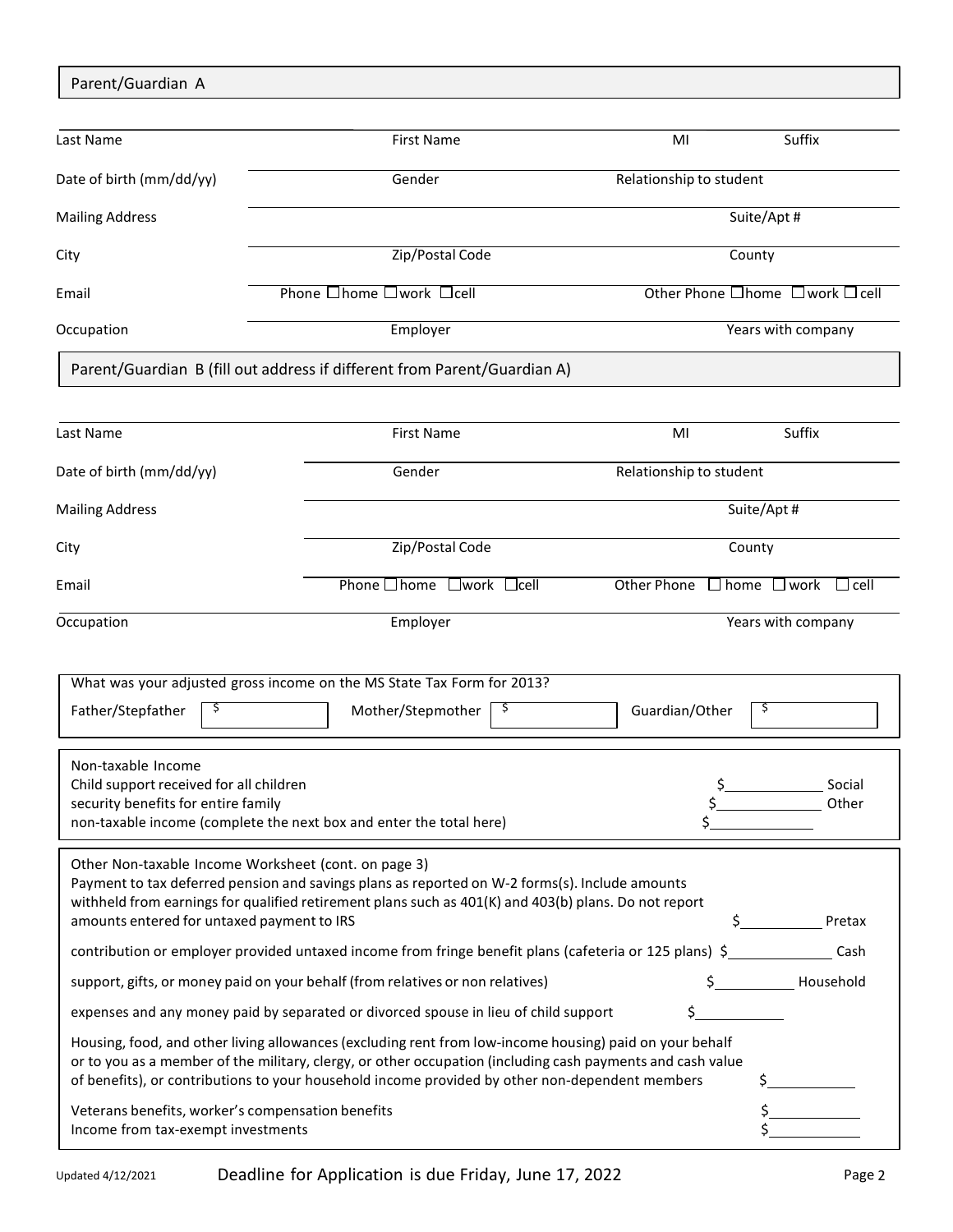| Other Non-taxable Income Worksheet (continued from page 2)                                                                                                                                                                 |                                                                           |              |
|----------------------------------------------------------------------------------------------------------------------------------------------------------------------------------------------------------------------------|---------------------------------------------------------------------------|--------------|
| Income earned abroad (foreign income exclusion)                                                                                                                                                                            |                                                                           |              |
| Other untaxed income and benefits not included above                                                                                                                                                                       |                                                                           |              |
| il.<br>j.                                                                                                                                                                                                                  | Total:                                                                    |              |
|                                                                                                                                                                                                                            |                                                                           |              |
| <b>Real Estate</b>                                                                                                                                                                                                         |                                                                           |              |
| Total Property Insurance carried \$                                                                                                                                                                                        |                                                                           |              |
| Unpaid Principal on $1^{st}$ Mortgage \$                                                                                                                                                                                   | payments on 1 <sup>st</sup> Mortgage \$<br>П<br>П                         |              |
|                                                                                                                                                                                                                            | П                                                                         |              |
| Do you have a 2 <sup>nd</sup> Mortgage on the home listed above?<br>Do you have an equity loan on the home listed above?<br>If yes, describe the purpose of the second mortgage and/or equity loan at the end of the RBSA. | Yes<br>No<br>Yes<br>No                                                    |              |
| Number of locations ___________<br>All other Real Estate (see instructions)                                                                                                                                                | Total purchase price \$                                                   |              |
| Total Property Insurance carried \$                                                                                                                                                                                        |                                                                           |              |
| Unpaid Principal on 1 <sup>st</sup> Mortgage \$                                                                                                                                                                            | Present Market Value \$<br>Annual payments on 1 <sup>nd</sup> Mortgage \$ |              |
| If you rent your family residence, provide total amount of annual rent you paid for _______ and what you estimate for _____.                                                                                               |                                                                           |              |
| Transportation                                                                                                                                                                                                             |                                                                           |              |
| List all family cars (if more than three cars are owned or leased, list additional cars at end of form)                                                                                                                    |                                                                           |              |
|                                                                                                                                                                                                                            |                                                                           | \$           |
|                                                                                                                                                                                                                            |                                                                           |              |
| $\Box$                                                                                                                                                                                                                     | □                                                                         |              |
| List all boats or other recreational vehicles owned or leased                                                                                                                                                              |                                                                           |              |
|                                                                                                                                                                                                                            |                                                                           |              |
| $\Box$                                                                                                                                                                                                                     |                                                                           |              |
| Other Assets/Debts<br>Bank Accounts - total amount of checking and savings (interest and non interest bearing accounts)<br>Investments - net value (stocks, bonds, mutual funds, etc)                                      | \$                                                                        | \$<br>Debts: |
| Amount to be paid during year 2013                                                                                                                                                                                         |                                                                           |              |
| <b>Consumer Debts</b>                                                                                                                                                                                                      |                                                                           |              |
|                                                                                                                                                                                                                            |                                                                           |              |
| Section 4 - Educational Expenses                                                                                                                                                                                           |                                                                           |              |
| <b>Education Expenses</b>                                                                                                                                                                                                  |                                                                           |              |
| How many children entered above will be attending full time childcare or tuition charging schools? __________                                                                                                              |                                                                           |              |
| How much can you afford for educational expenses for the _______ academic year for each student applicant to MSMS?                                                                                                         |                                                                           |              |
| How much can you afford for educational expenses for the _______ academic year for all students you are supporting?                                                                                                        |                                                                           |              |
|                                                                                                                                                                                                                            |                                                                           |              |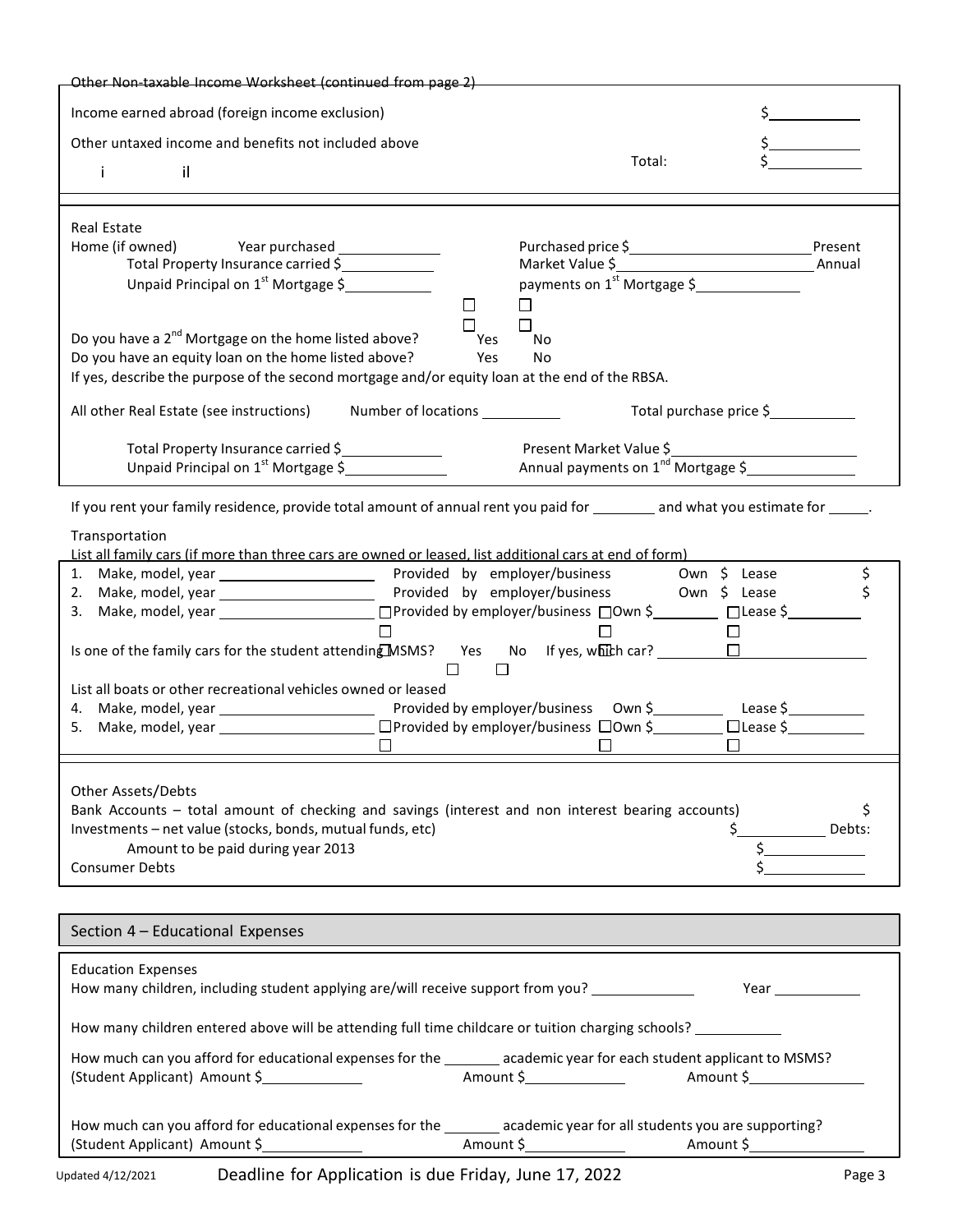In the charts listed below please provide information for all children. Enter first and last names. The number of children should be the same as listed under children receiving support from you. List student applicant information first under each question. List all children even those not applying for aid.

Tuition Cost for Children for 2013:

| <b>Full Name</b> | Age | Grade/<br>year in | Name and cost of<br><b>Current Tuition</b> | List amount from each source used to pay current tuition. |                           |      |                                   |                                                           |
|------------------|-----|-------------------|--------------------------------------------|-----------------------------------------------------------|---------------------------|------|-----------------------------------|-----------------------------------------------------------|
|                  |     | school            | Based Preschool,<br>School, or<br>College. | Parent/<br>Guardian                                       | Financial<br>Aid<br>Award | Loan | Student's<br>assets &<br>earnings | Friends,<br>relatives, trust<br>funds, & other<br>sources |
|                  |     |                   |                                            |                                                           |                           |      |                                   |                                                           |
|                  |     |                   |                                            |                                                           |                           |      |                                   |                                                           |
|                  |     |                   |                                            |                                                           |                           |      |                                   |                                                           |
|                  |     |                   |                                            |                                                           |                           |      |                                   |                                                           |

Tuition Cost for Children for 2014:

| <b>Full Name</b> | Grade/<br>year in | Name of Tuition<br>Based Preschool, | List amount from each source used to pay the next year's tuition. |                           |      |                                   |                                                           |
|------------------|-------------------|-------------------------------------|-------------------------------------------------------------------|---------------------------|------|-----------------------------------|-----------------------------------------------------------|
|                  | school            | School, or College.                 | Parent/<br>Guardian                                               | Financial<br>Aid<br>Award | Loan | Student's<br>assets &<br>earnings | Friends,<br>relatives, trust<br>funds, & other<br>sources |
|                  |                   |                                     |                                                                   |                           | ċ    |                                   |                                                           |
|                  |                   |                                     |                                                                   |                           |      |                                   |                                                           |
|                  |                   |                                     |                                                                   |                           |      |                                   |                                                           |
|                  |                   |                                     |                                                                   |                           |      |                                   |                                                           |

Section 5 – Other Expenses

| Total medical/dental expenses not reimbursed by insurance companies                   |                                                                                                                                                                                                                                      |                            |
|---------------------------------------------------------------------------------------|--------------------------------------------------------------------------------------------------------------------------------------------------------------------------------------------------------------------------------------|----------------------------|
| Total medical/dental insurance plans                                                  |                                                                                                                                                                                                                                      |                            |
| Unusual expenses (list)<br><u> 1989 - John Stein, mars and de Brazilian (b. 1989)</u> |                                                                                                                                                                                                                                      |                            |
| Total employment related child care expenses                                          |                                                                                                                                                                                                                                      |                            |
| Is there an employee retirement plan for?<br>Mother/Stepmother DYes ONo               | Father/Stepfather $\Box$ Yes $\Box$ No                                                                                                                                                                                               | Guardian<br>$L$ Yes $L$ No |
| Face value of parents' life insurance policies:                                       | Type of policy <b>contains the contact of the contact of the contact of the contact of the contact of the contact of the contact of the contact of the contact of the contact of the contact of the contact of the contact of th</b> |                            |
| Annual cost of clubs requiring dues over \$250.00                                     |                                                                                                                                                                                                                                      |                            |
| Costs of camps and lessons in 2013                                                    |                                                                                                                                                                                                                                      |                            |
| Costs of vacations in 2013                                                            |                                                                                                                                                                                                                                      |                            |